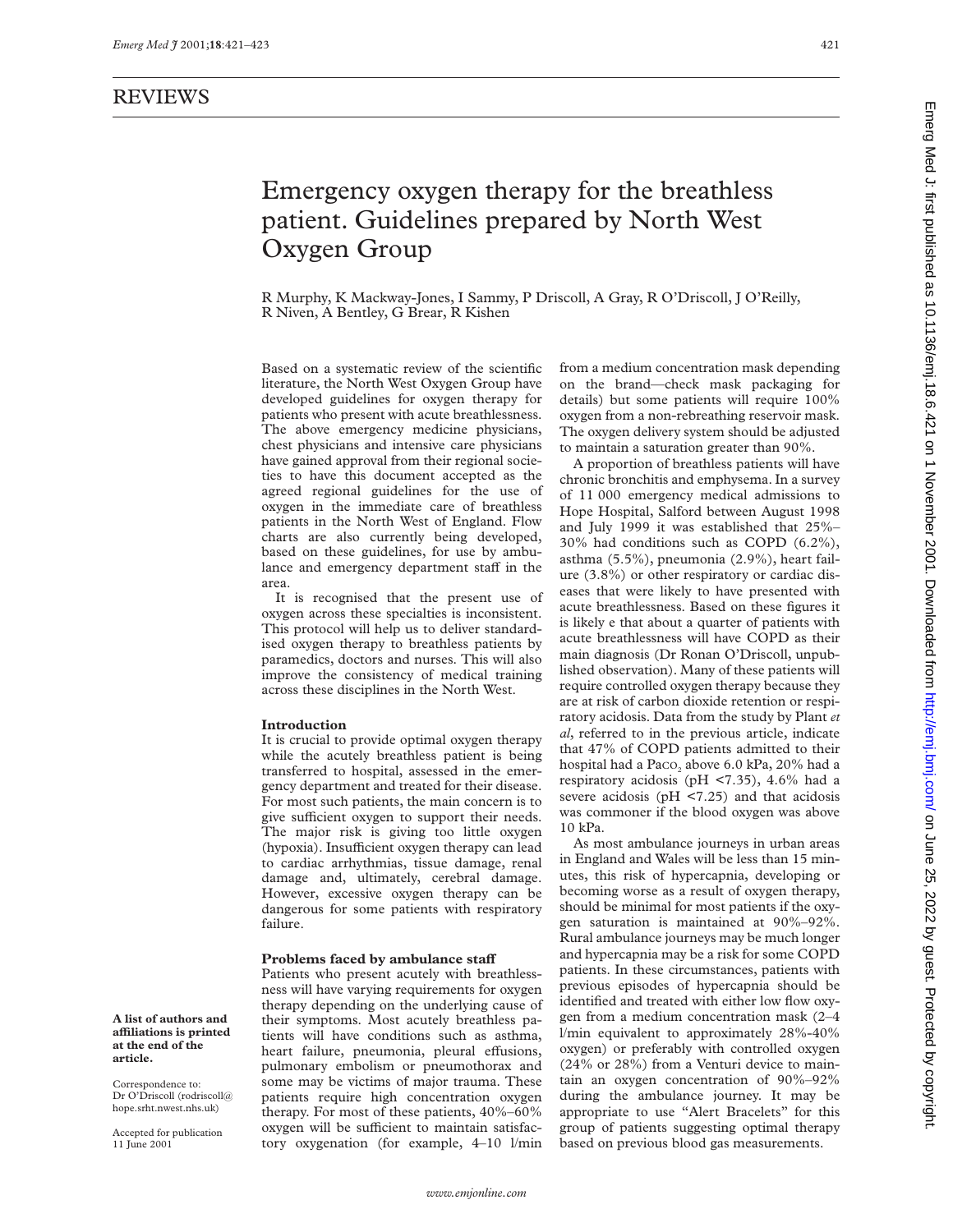# Problems faced by hospital staff

Once transferred to hospital, breathless patients need to be assessed immediately to identify the cause of their breathlessness. For the majority of patients, the main issue is the avoidance of hypoxia but about 12% of breathless medical patients are at risk of hypercapnic (type II) respiratory failure according to the above figures. In these special circumstances, high concentration oxygen therapy may be harmful. Most such patients have COPD (chronic bronchitis and emphysema) with reduced respiratory drive. However, there are some other circumstances in which type II respiratory failure may occur. Emergency medical teams should consider the following possibilities in patients with a raised Paco, level with or without hypoxia:

CAUSES OF TYPE II RESPIRATORY FAILURE (MANAGEMENT DIFFERS FOR EACH GROUP )

- COPD (especially "blue bloaters" with additional heart failure).
- Cystic fibrosis with severe airway obstruction
- Very severe asthma (needs high dose oxygen and management in ICU, not low dose oxygen therapy)
- x Excessive use or overdose of narcotics/ sedatives (These patients will not feel breathless and they require naloxone with high dose oxygen, not low dose oxygen therapy)
- $\bullet$  Severe kyphoscoliosis
- $\bullet$  Neuromuscular disease affecting respiratory muscles (may require ventilatory support)
- **Gross obesity (body mass index above 40** kg/m. Type II failure common during sleep)
- Extensive previous chest disease (for example, extensive post-tuberculous scarring or lung resection)

To identify such patients, it is important to have a high index of suspicion and to perform arterial blood gas measurements at the earliest opportunity. Reliance on oxygen saturation alone in these patients may be misleading. Each of these patient groups may require very different medical management.

OTHER PRINCIPLES OF OXYGEN THERAPY

- Oxygen therapy should continue during other treatments such as nebulised therapy.
- Some patients, especially those with high respiratory rates, can be made more comfortable (less breathless) by increasing the flow of oxygen without increasing the concentration. This applies especially to low concentration Venturi masks where the gas flow available to the patient at the lowest recommended oxygen flow rate may be much lower than the patient's inspiratory flow rate.These masks provide a fixed oxygen concentration whatever the flow rate provided.
- For breathless patients requiring high concentration oxygen, a well fitted nonrebreathing reservoir mask will increase the amount of oxygen available during inspiration.
- **•** Emergency oxygen treatment is best given by face masks. Nasal prongs are best suited

to the treatment of patients who are stable where the flow rate can be titrated to the desired response (based on blood gas analysis). The only role for nasal prongs in emergency treatment is to give supplementary low flow oxygen therapy to patients with known hypercapnic COPD during bronchodilator treatment with air driven nebuliser systems.

• The use of a structured oxygen prescription document has been shown to improve oxygen prescribing and administration in hospitals.

## **Emergency oxygen therapy for the breathless patient. Guidelines prepared by North West Oxygen Group**

### **The guidelines are divided into three stages:**

(1) Pre-hospital stage;

(2) Emergency department assessment stage; (3) Pre-admission stage.

(1) PRE -HOSPITAL STAGE (ACUTELY BREATHLESS PATIENTS )

- In this situation the diagnosis is often unclear and the risk of hypoxia is much greater than the risk of hypercapnia for most patients.
- The main issue for paramedics is to maintain oxygenation.
- These patients should be given high concentration oxygen to maintain an oxygen saturation above 90% until arrival at an emergency department. This can be achieved in most cases by the use of approximately 40%–60% oxygen via a medium concentration mask. (Oxygen flow of 4–10 l/min depending on brand of mask). Use a reservoir (non-rebreathing) mask if the patient is severely hypoxic and in all major trauma cases.
- For patients with known COPD, it is not desirable to exceed an oxygen saturation of 93%. In these cases, oxygen therapy should be started at approximately 40% (4–6 l/min for most brands of medium concentration mask) and titrated upwards if the oxygen saturation decreases below 90% and downwards if the patient becomes drowsy and the saturation exceeds 93–94%.
- For the vast majority of patients in urban areas in the United Kingdom, the journey to hospital will take less than 15 minutes and the risks of hypercapnia are minimal during this short journey. Patients with known type II respiratory failure need special care, especially if they require a prolonged rural ambulance journey (see introductory notes).

(2) EMERGENCY DEPARTMENT ASSESSMENT STAGE (Management of acutely breathless patients before blood gas results become available)

• On arrival at the emergency department, breathless patients with a significant likelihood of severe COPD should be triaged as very urgent (Orange Status). These patients should be seen by a doctor within 10 minutes of arrival in the department.